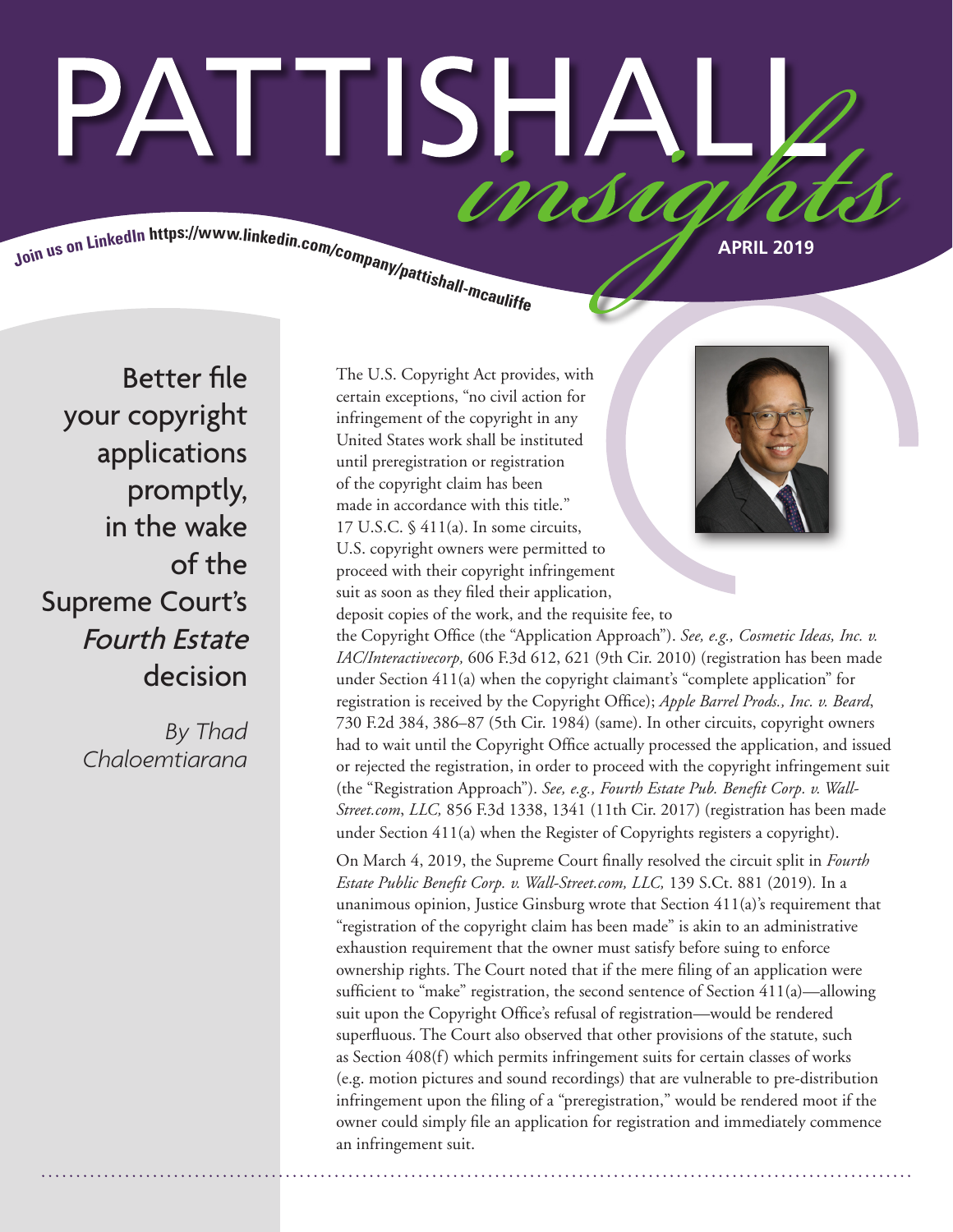**IP LAWYERS HAVE LONG COUNSELED THEIR** CLIENTS TO PROMPTLY REGISTER THEIR WORKS WITH THE COPYRIGHT OFFICE. THE BENEFITS OF DOING SO HAVE ALWAYS BEEN SIGNIFICANT.

The Court discounted concerns that the "Registration Approach" would adversely impact copyright owners' ability to seek relief, stating:

If infringement occurs before a copyright owner applies for registration, that owner may eventually recover damages for past infringement, as well as the infringer's profits. … Once the Register grants or refuses registration, the copyright owner may also seek an injunction barring the infringer from continued violation of her exclusive rights and an order requiring the infringer to destroy infringing materials …

The Court also discounted concerns that copyright owners could lose the ability to enforce their rights if the Copyright Act's three-year statute of limitations runs out before the Copyright Office acts on its application. Although it acknowledged that the Copyright Office's registration processing time has significantly increased "from one or two weeks in 1956 to many months today", the Court found the copyright owners' concerns were overstated because the average processing time for registration applications is currently seven months, "leaving ample time to sue after the Register's decision, even for infringement that began before submission of an application."

**A COPYRIGHT OWNER WHO CANNOT FILE** AN INFRINGEMENT ACTION UNTIL SEVEN OR MORE MONTHS AFTER FILING A COPYRIGHT APPLICATION COULD BE DENIED URGENT RELIEF IN THE FORM OF A TEMPORARY RESTRAINING ORDER OR PRELIMINARY INJUNCTION.

## Why does this decision matter to copyright owners?

IP lawyers have long counseled their clients to promptly register their works with the Copyright Office. The benefits of doing so have always been significant. Most notably, the ability to seek and recover statutory damages and attorneys' fees depends on copyright registration prior to the commencement of the infringement. *See* 17 U.S.C. § 412. A certificate of registration also constitutes *prima facie* evidence of the copyright's validity. *See* 17 U.S.C. § 410(c). However, the Supreme Court's *Fourth Estate* decision makes the need to **promptly** file copyright applications more urgent than ever before.

Under *Fourth Estate,* owners of U.S. works are now barred from filing suit until the Copyright Office grants or refuses registration.<sup>1</sup> Although the Copyright Office's current average processing time for all claims is seven months, if any issues are raised requiring correspondence, the average processing time for online claims increases to nine months. For mailed-in applications, Copyright Office's average review takes 13 months without correspondence, and 20 months if there is correspondence. *See* U.S. Copyright Office, Registration Processing Times, https://copyright. gov/registration/docs/processing-times-faqs.pdf (last visited March 7, 2019).

"Injunctions go to the speedy, or at least the diligent." Nimmer on Copyright, §14.06[A][3][c][ii], p. 14-231 (2017). Thus, a copyright owner who cannot file an infringement action until seven or more months after filing a copyright application could be denied urgent relief in the form of a temporary restraining order or preliminary injunction. *See e.g., New Era Publ'ns Int'l, ApS v. Henry Holt & Co.,* 684 F. Supp. 808, 811 (S.D.N.Y. 1988) *aff'd* 873 F.2d 576 (2d Cir. 1989) (plaintiff's delay for strategic reasons, although reasonable, bars entry of TRO). And in this era of instantaneous global distribution, even if an applicant seeks expedited review under the "special handling" process—in which the Copyright Office endeavors to process the claim within five working days—the delay could make the difference between global dissemination or not.<sup>2</sup> These delays are likely to get worse, not better, as Copyright Office processing times probably will increase due to the influx of new applications and the limited funding currently allocated to the Copyright Office by Congress. ■

 <sup>1.</sup> The registration requirement of Section 411(a) applies only to "United States work." In 1988, Congress removed foreign works from Section 411(a)'s dominion in order to comply with the Berne Convention for the Protection of Literary and Artistic Works' bar on copyright formalities for such works. *See* Berne Convention Implementation Act of 1988, Pub. L. No. 100-568, Section 9(b)(1), 102 Stat. 2859 (1988).

 <sup>2.</sup> A request for special handling currently requires payment a \$855 fee per application, compared to a fee of \$55 for a standard application.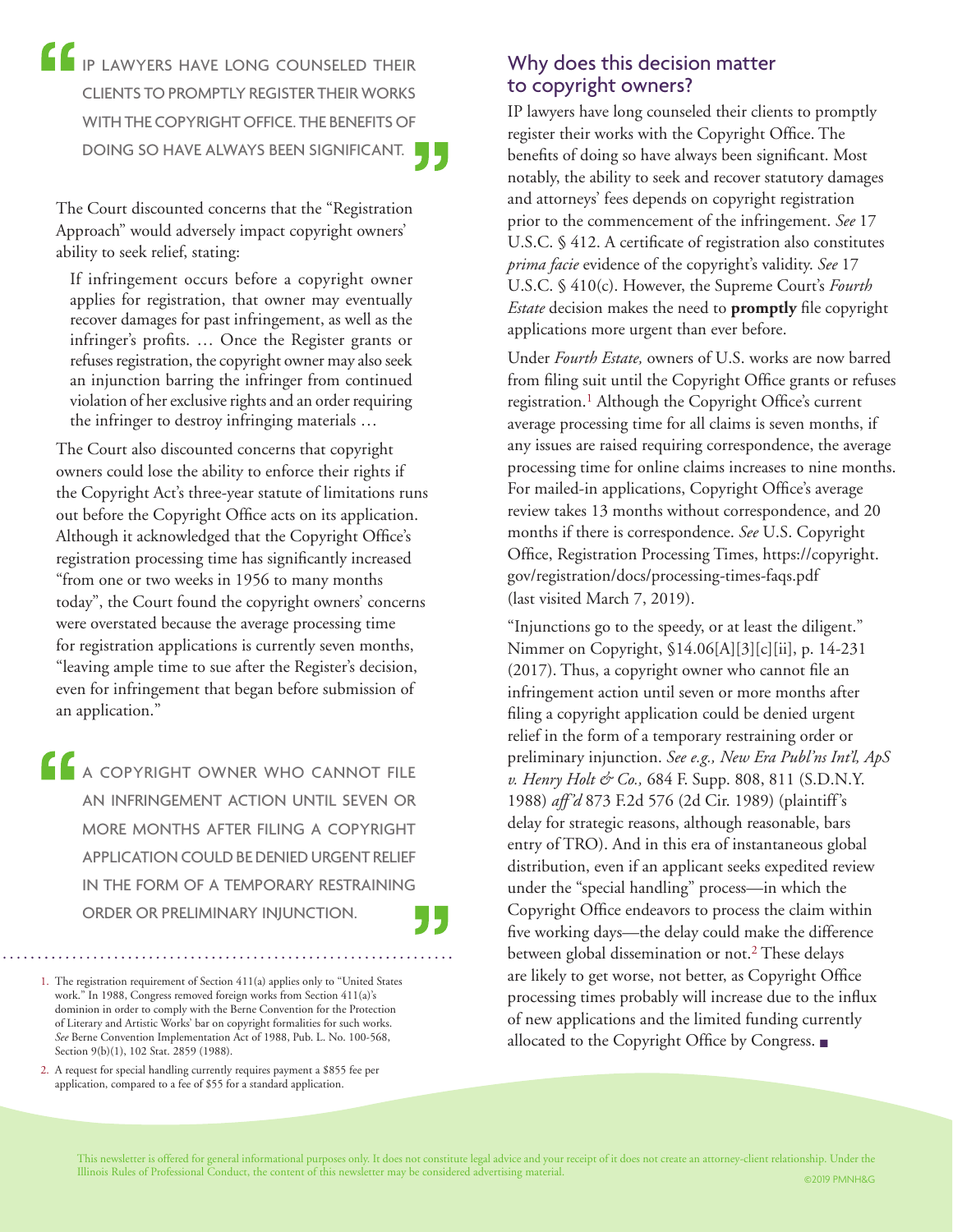

#### ■ Jonathan S. Jennings



The ABA Section of Intellectual Property Law appointed Jonathan to chair the Sponsorship Subcommittee of the 125th Anniversary Committee.

#### ■ Thad Chaloemtiarana



Thad was nominated by the ABA Section of Intellectual Property Law Diversity Action Group, and has been selected, to serve on its 2019 Young Lawyer Fellows Selection Committee.

The Young Lawyer Fellows program promotes diversity and selects promising young lawyers for future Section leadership. Fellows participate in IP Law Section meetings and activities, help recruit new Section members, and serve as mentors. Each year two fellows are selected for three-year terms, based on proven achievement, participation, excellence, and commitment in the IP field.

#### PRESENTATIONS

#### ■ Thad Chaloemtiarana

Thad spoke at the Automotive Aftermarket Supplier Association's Intellectual Property Council (IPC) Meeting on "Protection of Catalogs and Other Databases" at the AASA Vision Conference in Dearborn, Michigan, on April 2.

#### ■ Janet A. Marvel

Janet was a speaker in a LIVE Webcast entitled "A Guide on the Trademark Law: Recent Developments, Enforcement and Protection Approach Explored!" on April 9.

#### ■ Robert W. Sacoff



Bob will be a speaker in a Workshop on "Constructing Evidence Based on Disclosure on the Internet" at the ECTA (European Communities Trade Mark Association, www.ecta. org) 38th Annual Conference in

Edinburgh, Scotland, from June 26-29.

#### APPOINTMENTS **APPOINTMENTS**

#### ■ Seth I. Appel



Seth's case note, "Multi-Color Marks on Product Packaging Must Acquire Distinctiveness for Registration," was published in the February edition of *AIPPI e-News*.

#### ■ Jonathan S. Jennings

Jonathan authored the 2019 update to the Illinois chapter of the International Trademark Association's online book *U.S. State Trademark and Unfair Competition Law*.

#### ■ Sarah E. Ligon



Sarah's article, "AI Can Create Art, but Can It Own Copyright in It, or Infringe?" was published in the Spring edition of the *Lexis Practice Advisor Journal*.



### ROBERT W. SACOFF RECEIVES CHAMPION OF INTELLECTUAL PROPERTY AWARD

Bob was honored on March 12 by the D.C. Bar with its annual Champion of Intellectual Property ("ChIP") Award. Speakers at the dinner event in Washington D.C. included U.S. Federal Circuit Court of Appeals Judge Pauline Newman, and USPTO Deputy Commissioner Sharon Marsh. Bob was introduced by Lisa Dunner, Managing Partner, Dunner Law PLLC.

The D.C. Bar presents this career-achievement award to a lawyer "who has served the intellectual property community with distinction, whose efforts have had an impact on intellectual property policy, who has encouraged innovation and the protection of intellectual property rights, and who continues to inspire and advocate for the intellectual property community."